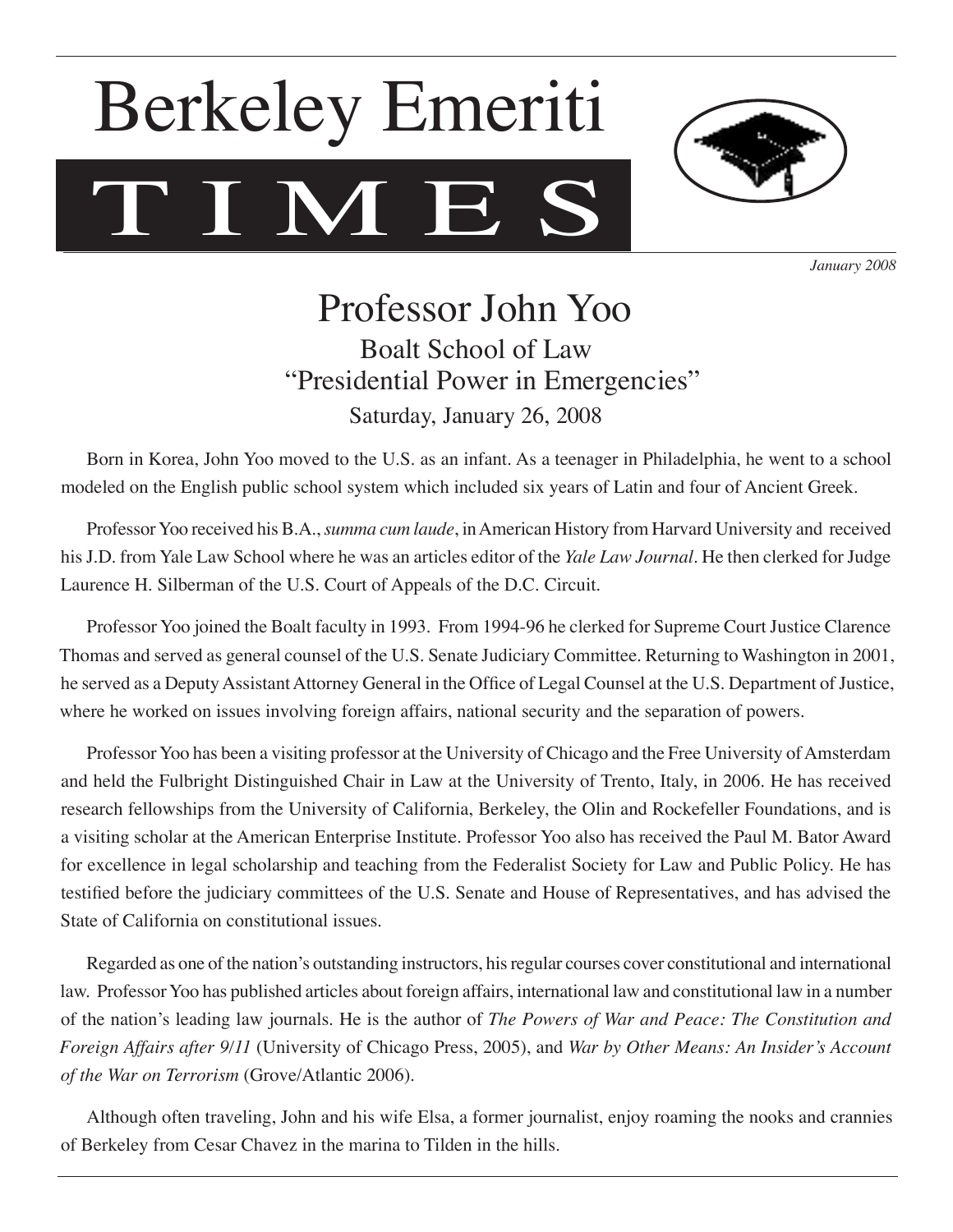#### UCB EMERITI ASSOCIATION EXECUTIVE COMMITTEE 2007-2008

President Richard Malkin

First Vice President George Goldman

Second Vice President George Leitmann

**Treasurer** Lawrence Grossman

> **Secretary** Ann Jensen

Berkeley Emeriti Times Editor Claude Babcock

> Members at Large John Helms Richard Herr Jack Kirsch John McNulty Karl Pister

CUCEA Representative Errol Mauchlan

Past UCBEA Presidents Errol Mauchlan Louise Taylor Larry Waldron

**Stewards** Betty Carpenter Sue Cork Mary Dee Vermeulen

Mailing Address UC Berkeley Emeriti Association 2 Boalt Hall, # 7200 Berkeley, CA 94720-7200

UCB Retirement Center Shelley Glazer, Executive Director André S. Porter, Administrative Specialist

Office UCB Retirement Center Boalt Hall, # 7200 Berkeley, CA 94720-7200 Telephone 510/642-5461 Fax 510/643-1460



Published before each meeting of the UC Berkeley Emeriti Association: To provide closer networking for members with meeting announcements, meeting reviews, executive committee actions, pertinent campus news, and to reach out to members who cannot attend the meetings. Editor: Claude Babcock Phone: 510/848-3368 Email: cbabcock@berkeley.edu

### **ADVOCATING THE DEMOCRATIZATION OF SCIENCE**

On November 17, 2007, Professor Louise Fortmann of the Department of Environmental Science Policy and Management, Division of Society and Environment, presented a talk with the ponderous title "Doing Science Together: Why Professional Science Alone Won't Save the Planet and How to do Participatory Research That Just Might Do So." Her eleven-year experience in Africa doing research focused on property, gender and poverty in agricultural and natural resource management has convinced her of the value of participatory research in which indigenous people share in scientific investigations.

A basic concept of her call for democratization of science is that all people possess and produce knowledge and that conventional scientists will benefit the future of the planet if they respect this knowledge, much of which is local, or as she characterized it "embedded." It is this local, contextual knowledge that, partnered with conventional science, offers promise for developing healthy ecosystems and people.

Her critique that conventional science is influenced by power relationships may have some validity, but is contrary to the long term experience of western science and its professed ethos that facts, not persons, rule. Also it was not clear what group of scientists she sees as rejecting practical knowledge. For example, plant science texts give great credit to the domestication of food plants by indigenous people in the Americas, an achievement Professor Fortmann surprisingly did not mention.

She challenged her listeners by having them submit definitions of science. Some were insightful, some amusing (also insightful), such as "Science is the discipline with the best salaries and largest grants!" It seems that there is confusion. One questioner made a distinction between knowledge derived from long experience and scientific knowledge, stating that the former is not scientific knowledge.

Professor Fortmann's vehement criticism of Garrett Hardin's 1968 *Science*  article," The Tragedy of the Commons" was interesting and provocative. Since Hardin presented no data, Fortmann asserts that it did not deserve publication in *Science,* and she believes it has been very harmful because it seems to suggest only privatization or government regulation as solutions. There were lively responses, one stating that the article was a metaphor, an editorial comment, and another describing the essay as a thought experiment, a respected practice in science. This reviewer looked again at the 1968 article. Hardin argues there that there are certain problems not susceptible to technical solutions. We may know that our atmosphere and the San Francisco Bay are in trouble because of our technical prowess, but the cause of their pollution lies in our treatment of them as a common. Hardin sees his thesis as a counter to Adam Smith's invisible hand. Did Adam Smith present data?

*Larry Waldron*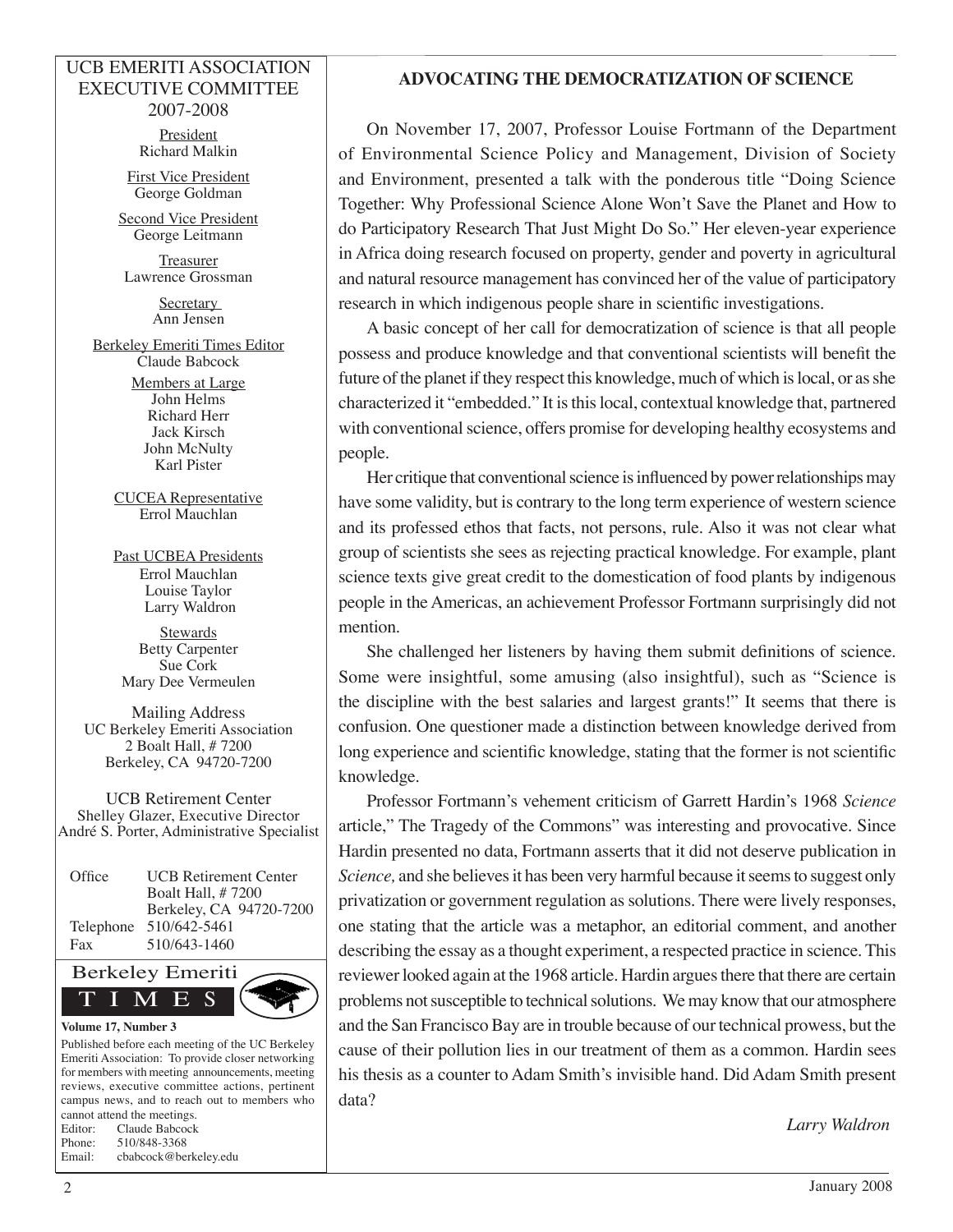# **...Grew in Brooklyn**

If your rented Santa has suddenly come down with the flu and you are standing there with a Santa suit, put in a hurried phone call to George Goldman, First Vice President of the Emeriti Association Executive Committee. He hasn't the girth, but the twinkle in his eyes should charm your party, and he comes with a real beard.

George was born and raised in Brooklyn, which to a native Californian has the siren calls of Flatbush, the Dodgers and playing stickball in the street. The most important early influence in his life was the local public library. In retirement he volunteers at the Friends of the Berkeley Library bookstore and probably has eight or so books at home waiting to be read.

As one of those precocious New York City kids, he passed the entrance examination to Brooklyn Tech High School. Later he attended NYU Engineering School where 2000 boys attended, divided up between pre-med and engineering. He chose engineering and later went to the Sloan School at MIT in business and engineering and came Berkeley for graduate work in Mathematical Statistics. Eventually, he became an economist for Cooperative (Agricultural) Extension. To me Extension is a brochure on savories, with a killer recipe for chutney. However, Extension also does projects for California cities, counties and regions on the economic impacts of specific changes, real or hypothetical, using the Leontief Input-Output Model. An interesting example on which George worked was the closing of the state mental hospital in Talmadge, which had provided about a thousand jobs in the Ukiah area. It is now the City of 10,000 Buddhas, and you may have a very good vegetarian lunch there if you're traveling up Highway 101.

All of us have an *almost* moment. George's was on Pyramid Peak in Desolation Valley where a weather change left him alone overnight.

After retirement George has ventured into areas distant from his professional life including lawn bowling, learning to play the violin and, last summer, attending the Valley of the Moon music camp near Santa Cruz which focuses on Scots folk music. In addition George and his wife, Ann, are frequent renters at Netflix following a genre, actor or recapturing an era through period flicks.

# Holiday Enjoyment for Yourself or Others

*Time and Materials: Poems, 1997 - 2005* by Robert Hass (Ecco Press, \$22.95). Winner of the 2007 National Book Award for Poetry, this is a beautiful collection by former U.S. Poet Laureate, his first book in ten years. These immediate, personal, and perfectly constructed poems explore themes of art, the natural world, memory, and biography. Hass also commemorates his friendship and collaboration with fellow poet, the late Polish Nobel Laureate, Czeslaw Milosz.

### **Dues Due**

Your membership is important to us and we hope you will continue your involvement with the UCBEA. Dues are only \$15/year. Please mail your dues (payable to UCBEA) to the UCB Retirement Center, 2 Boalt Hall #7200, Berkeley, CA 94720. Remember to indicate the years to be covered by your dues in the memo area of your check.

*Just do it.*